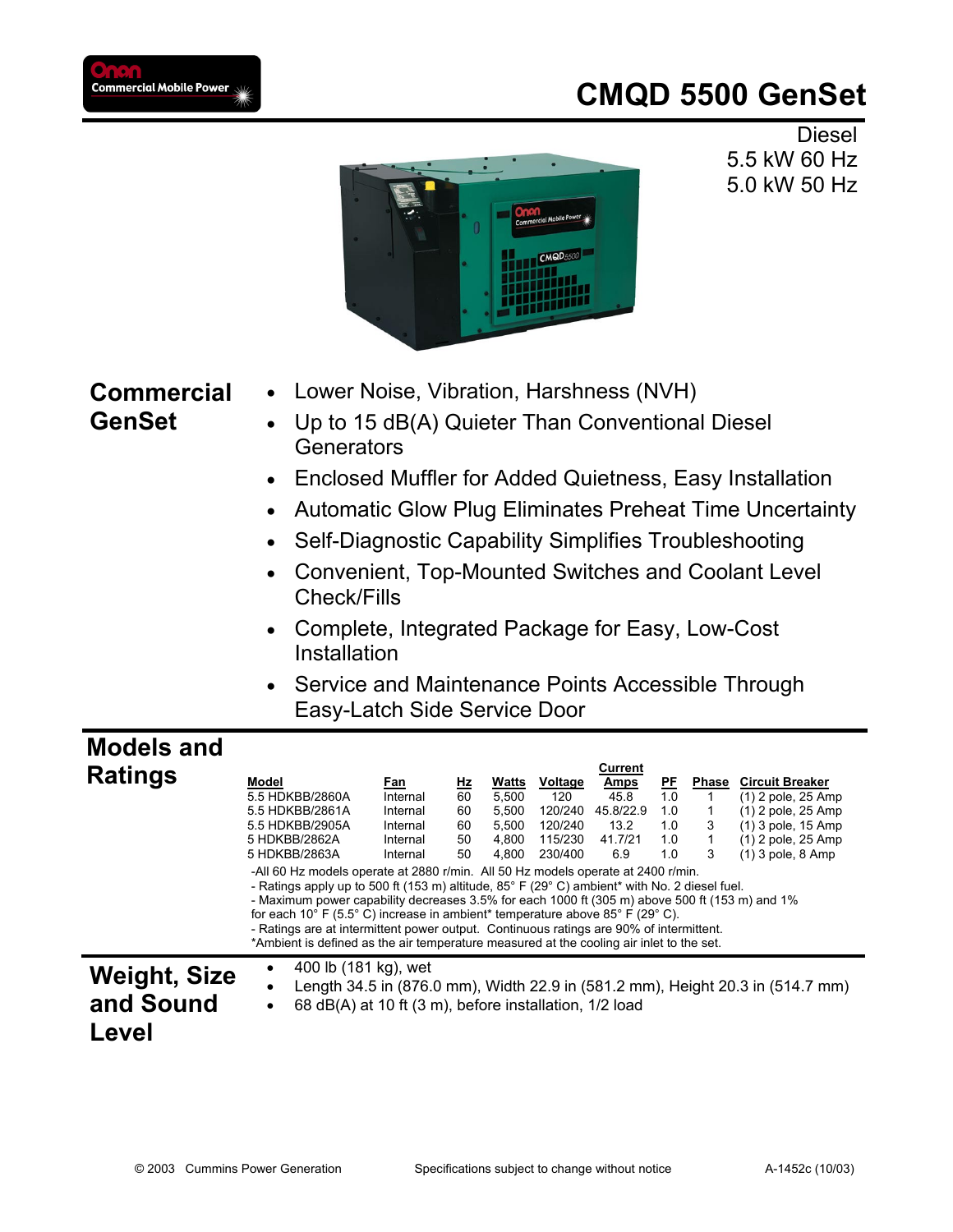| <b>Standard</b><br><b>Features</b> | 2-cylinder diesel engine<br>$\bullet$<br>Brush type alternator<br>$\bullet$<br>Digital voltage regulation, no<br>$\bullet$<br>adjustments required<br>Bottom and side air inlet and outlet<br>$\bullet$<br>Integral enclosed muffler with<br>$\bullet$<br>stationary exhaust pipe connection<br>point<br>USDA approved spark arrestor<br>$\bullet$<br>Internal radiator<br>$\bullet$<br>Intake silencer<br>$\bullet$<br>Replaceable dry element air cleaner<br>$\bullet$<br>Maintenance-free electronic governor<br>$\bullet$<br><b>Fused DC circuits</b><br>$\bullet$<br>4 A max. available for battery<br>charging | Hour meter<br>$\bullet$<br>Waterproof connector for remote<br>operation<br>Focalized mounting system with 3-<br>point vibration isolation<br>Overvoltage, low oil pressure,<br>$\bullet$<br>overtemp, overspeed, and overload<br>safeties<br>Bulkhead type connections for fuel<br>$\bullet$<br>and battery<br>Terminal block connection for AC<br>output<br>Electric fuel pump<br><b>Fuel filter</b><br>$\bullet$<br>Full flow oil filter<br>$\bullet$<br>Service and maintenance from below<br>$\bullet$<br>or side service access panel<br>Automatic timed glow plugs for quick<br>$\bullet$<br>easy start<br>Instant one touch stop<br>$\bullet$ |
|------------------------------------|----------------------------------------------------------------------------------------------------------------------------------------------------------------------------------------------------------------------------------------------------------------------------------------------------------------------------------------------------------------------------------------------------------------------------------------------------------------------------------------------------------------------------------------------------------------------------------------------------------------------|------------------------------------------------------------------------------------------------------------------------------------------------------------------------------------------------------------------------------------------------------------------------------------------------------------------------------------------------------------------------------------------------------------------------------------------------------------------------------------------------------------------------------------------------------------------------------------------------------------------------------------------------------|
| <b>Accessories</b>                 | Auxiliary fuel pump kit (part #541-<br>0530)<br>Remote control panel, switch only<br>$\bullet$<br>(part #300-4942)<br>Remote control panel, switch and<br>$\bullet$<br>hourmeter (part #300-4943)<br>Remote control panel, switch and DC<br>$\bullet$<br>voltmeter (part #300-4944)<br>Battery, 12 V, 660 cold cranking<br>$\bullet$<br>amps at $0^{\circ}$ F (-17.8°C) (wet) (part<br>#416-0796)<br>Battery, 12 V, 620 cold cranking<br>amps at $0^{\circ}$ F (-17.8° C) (dry) (part<br>#416-0823)                                                                                                                  | Remote harness (for use with remote<br>$\bullet$<br>panels), 10 ft (part #338-3490-01), 30<br>ft (part #338-3490-02)<br>Remote control harness pigtail (part<br>$\bullet$<br>#300-4947)<br>Remote harness pigtail at panel (part<br>#338-3573)<br>Exhaust adapter, 7 in (part #155-<br>٠<br>2424), 3 in (part #155-2610)<br>Exhaust elbow, $90^\circ$ (part #155-2982)<br>$\bullet$                                                                                                                                                                                                                                                                  |

## **Basic Dimensions**



This outline drawing is provided for general reference only is not intend for design or installation. See installation manual and obtain outline drawing number 500-3634 for more information (available from your Distributor/Dealer).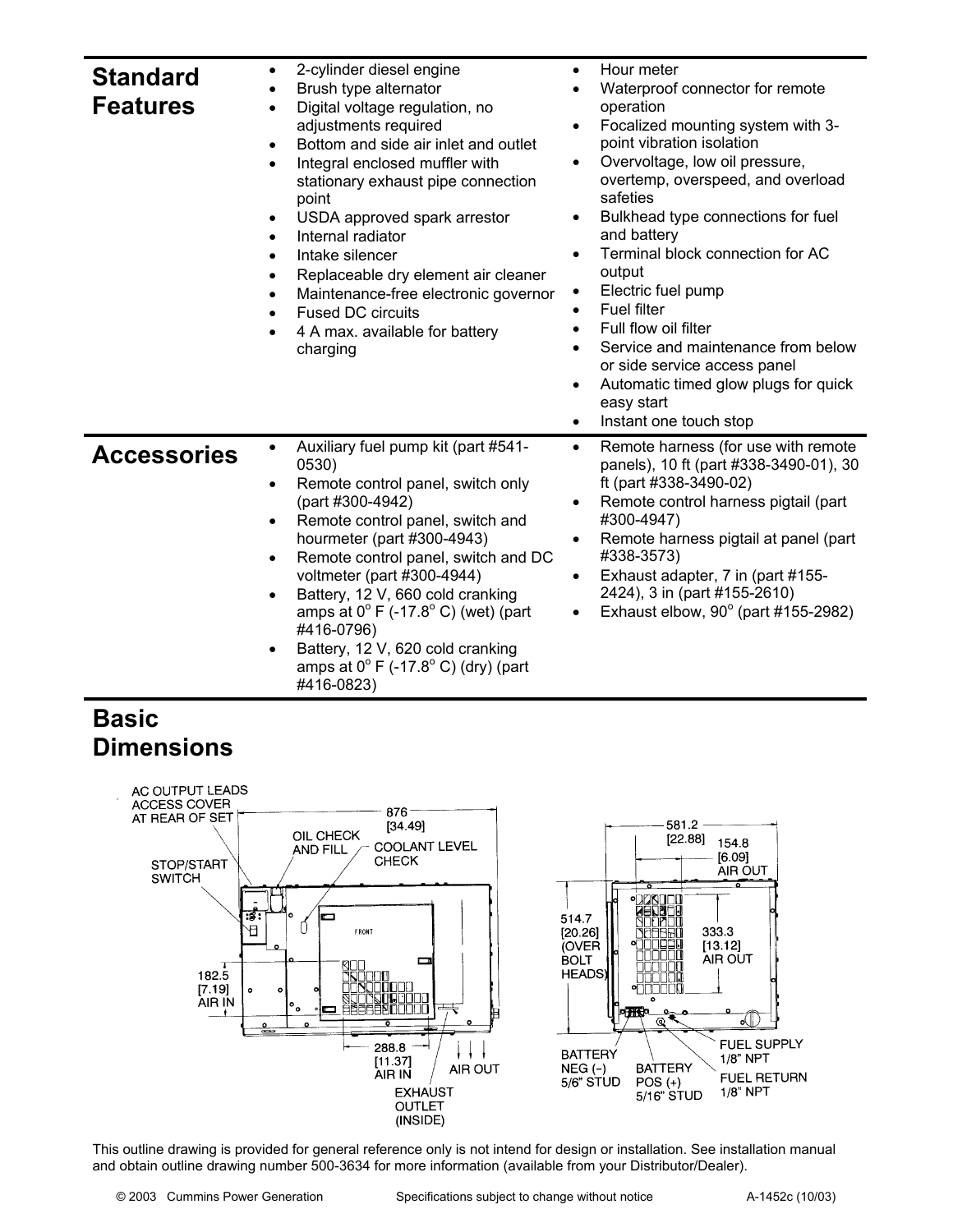| <b>Engine Detail</b>               | <b>Model:</b> Kubota Z482<br>Design: 4-cycle, liquid-cooled diesel<br>engine<br>Cylinders: 2, inline vertical<br><b>Bore:</b> 2.64 in (67 mm)<br><b>Stroke:</b> 2.68 in (68 mm)<br>Displacement: $29.23 \text{ in}^3 (479 \text{ cm}^3)$<br><b>Compression ratio: 23:1</b><br>Lube oil capacity: $2.0$ qt $(1.9 L)$ | kW) SAE net intermittent                                                        | Cooling system capacity: 2.3 qt (1.9 L)<br><b>Power (max):</b> at 3000 r/min: 10.7 hp (8.0)<br>Starting system: Remote, 12 V                 |
|------------------------------------|---------------------------------------------------------------------------------------------------------------------------------------------------------------------------------------------------------------------------------------------------------------------------------------------------------------------|---------------------------------------------------------------------------------|----------------------------------------------------------------------------------------------------------------------------------------------|
|                                    | <b>Typical fuel consumption</b><br>No. 2 diesel fuel, Gal/hr (L/hr)<br>Half load<br>No load<br>0.41(1.57)<br>5.5 HDKBB<br>0.25(0.93)<br>5 HDKBB<br>0.21(0.78)<br>0.34(1.31)                                                                                                                                         | Full load<br>0.66(2.51)<br>0.55(2.09)                                           |                                                                                                                                              |
| <b>Alternator</b><br><b>Detail</b> | Design: Onan, revolving field, AC, 2-<br>pole,<br>Insulation system: Class H<br><b>Exciter system:</b> Capped, digital voltage<br>regulation                                                                                                                                                                        | ball bearings                                                                   | <b>Brushes:</b> Electrographic; long life<br><b>Bearings: Double-sealed prelubricated</b><br><b>Cooling: Direct drive centrifugal blower</b> |
| <b>GenSet</b><br><b>Detail</b>     | <b>Voltage regulation:</b><br><b>Frequency regulation:</b>                                                                                                                                                                                                                                                          | No load - full load<br>±1%<br>±5%                                               | <b>Constant load</b><br>±2%<br>±1%                                                                                                           |
|                                    | Control<br>Microprocessor control<br>Integrated generator and engine<br>$\bullet$<br>control<br>User and service personnel<br>$\bullet$<br>accessible diagnostics<br><b>Fused DC circuits</b><br>Overvoltage safety<br>Hour meter                                                                                   | Overspeed safety<br>Overload safety<br>$\bullet$<br>One touch stop<br>$\bullet$ | Low oil pressure safety<br>Automatically times glow plugs based<br>on ambient temperature                                                    |